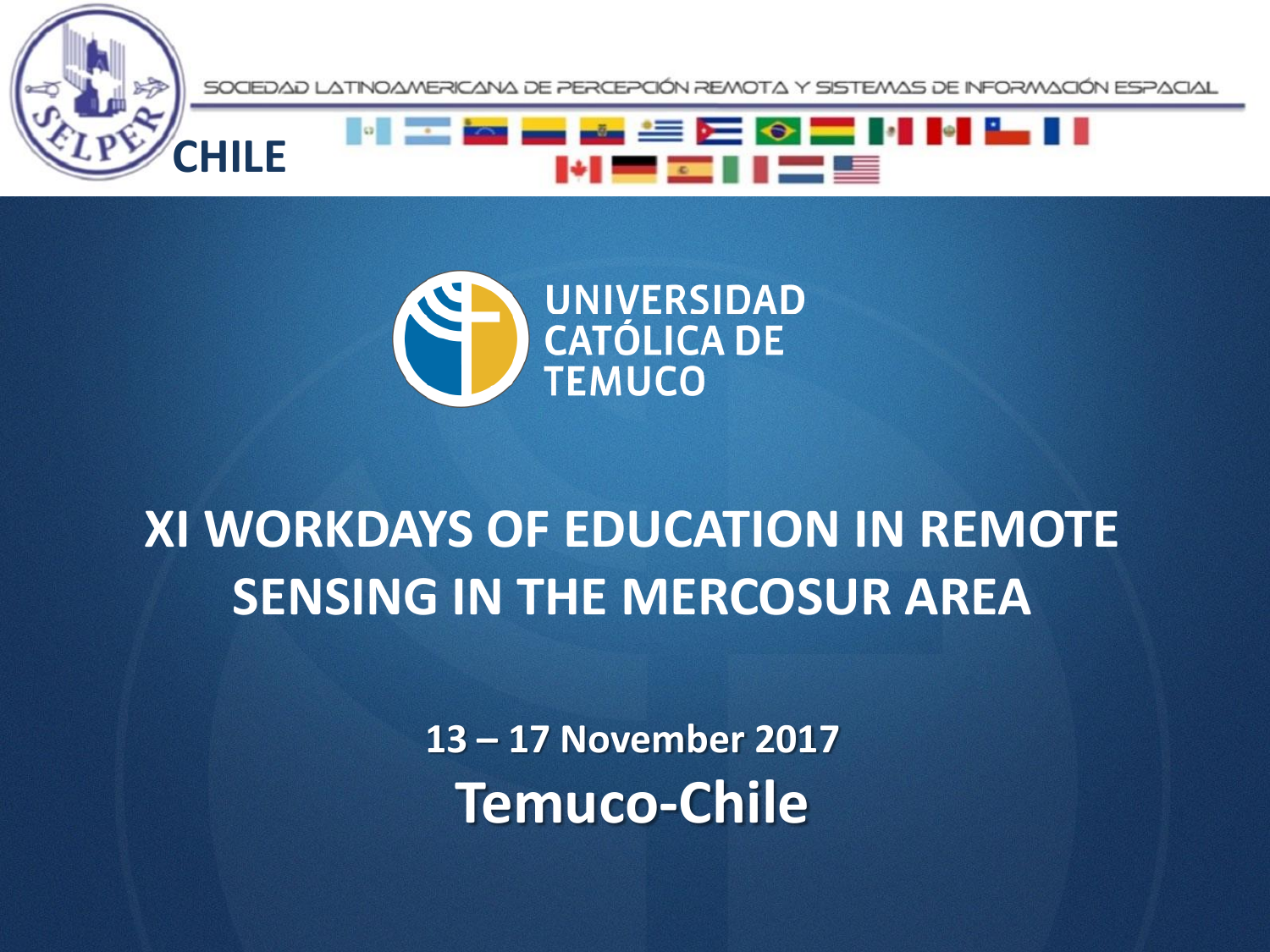



Latin American Society of Specialists in Remote Sensing and Spatial Information Systems (Selper Chile). School of environmental sciences, faculty of natural resources.

#### **XI WORKDAYS OF EDUCATION IN REMOTE SENSING IN THE MERCOSUR AREA**

13 – 17 NOVEMBER 2017 TEMUCO-CHILE

**"The challenge of knowing our world and creating human resources for development and planetary sustainability**"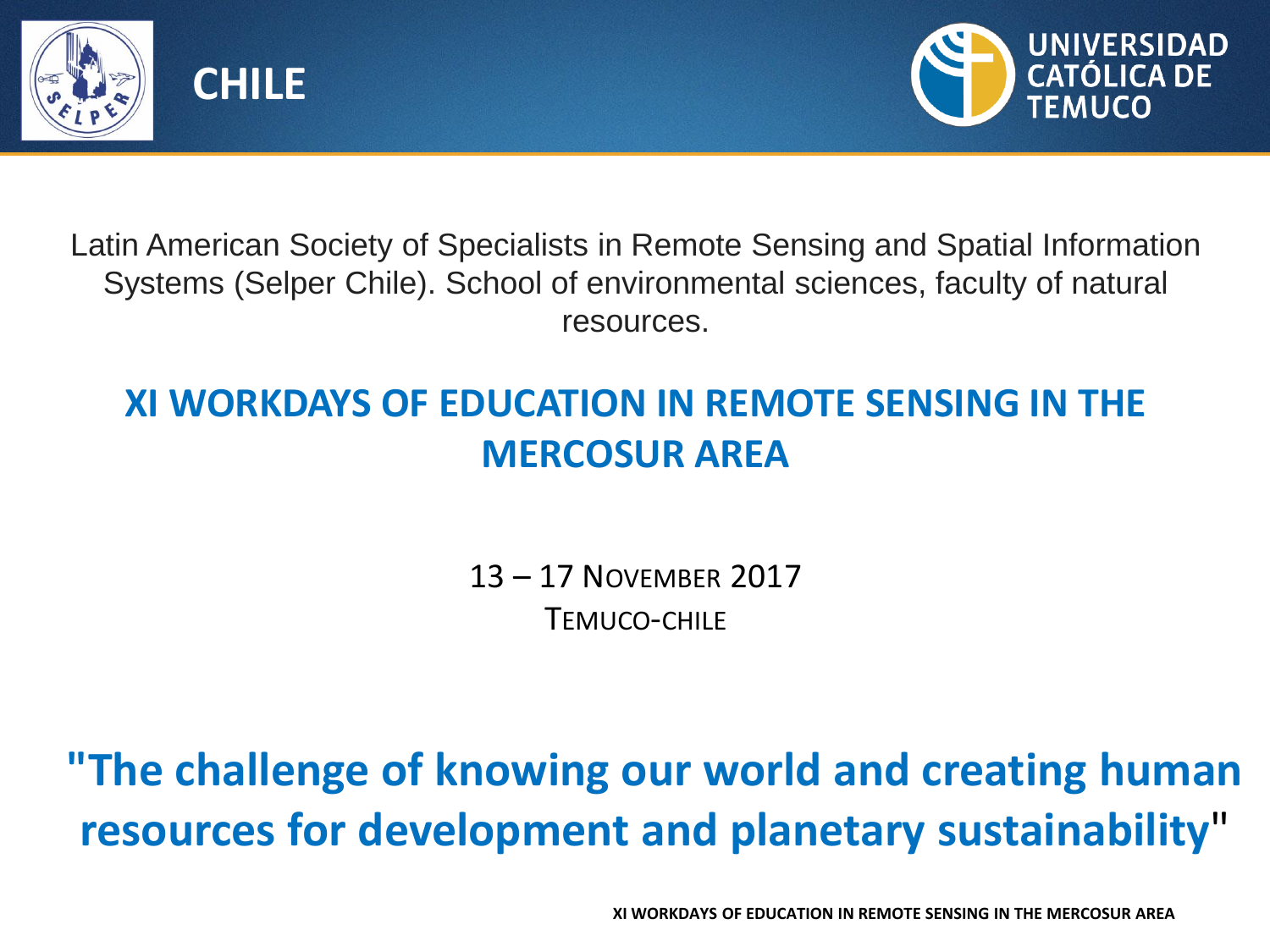



A meeting to learn from remote sensing and space sciences, forming a common base that allows the development of students, teachers and professionals, through a continuous process of education that considers from the basic level to the postgraduate, in an integrative perspective that contributes to the sustainable development of our countries and the planet.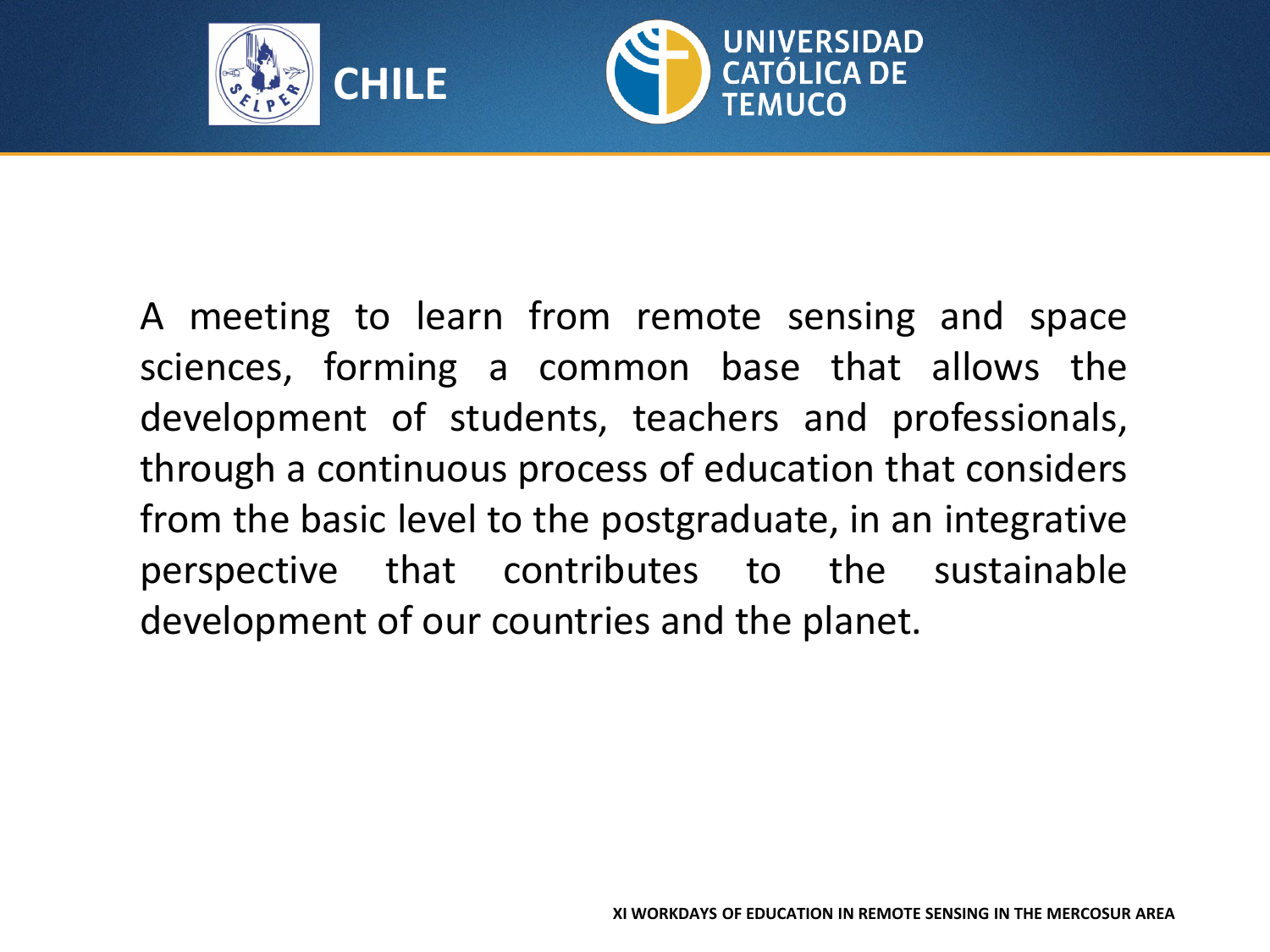



## GENERAL OBJECTIVE:

Give added value to the teaching - learning processes at all levels of education and encourage interest in geospatial science and technology, with a view to the development of the present and the future.

## SPECIFIC OBJECTIVES:

1. To create conscience on the the contribution of geotechnologies to the processes of training students of all educational levels.

2. Discuss about the experience of learning, through the support of geotechnologies

3. To know the instruments and pedagogical techniques for the different levels of education.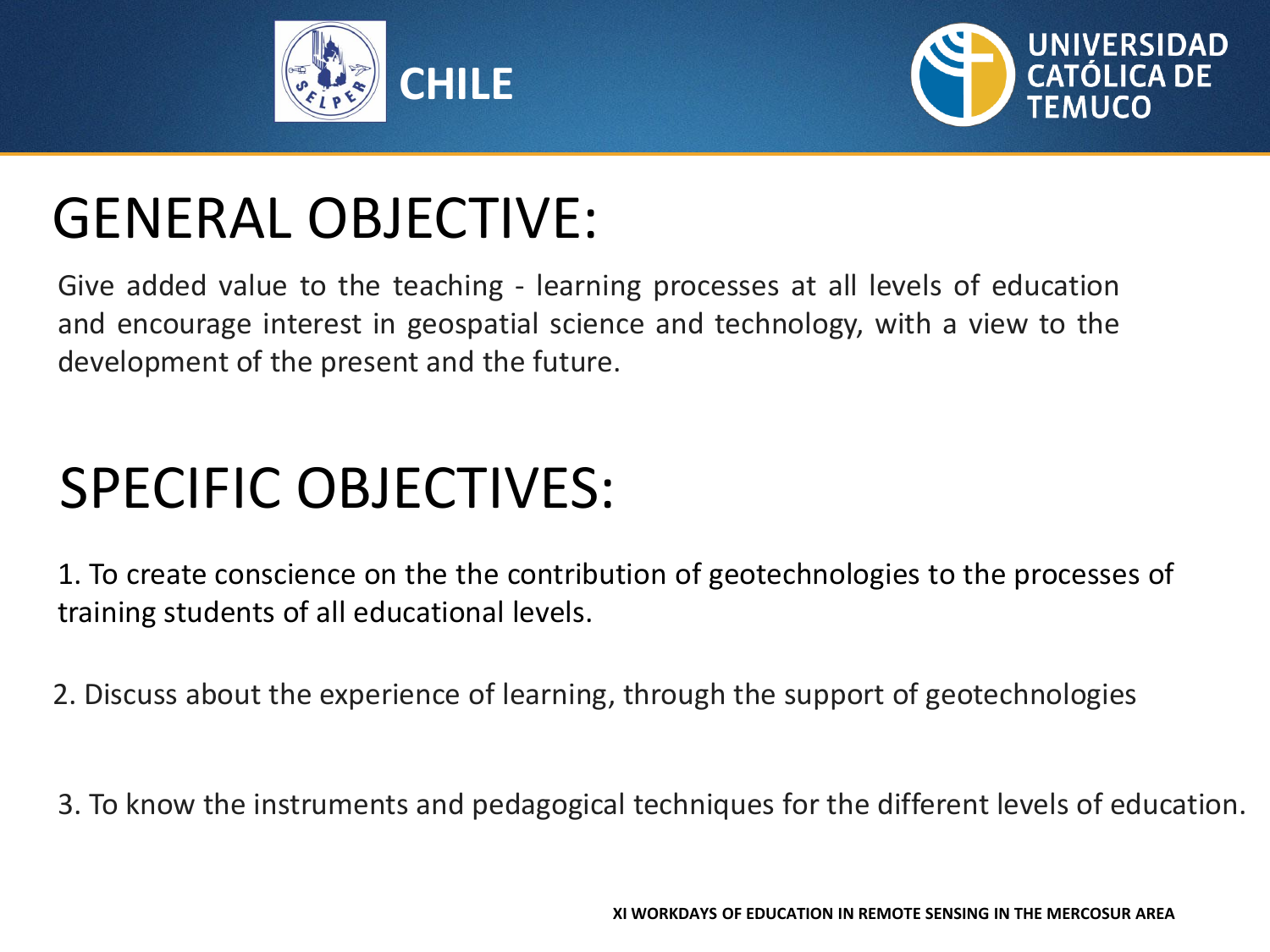# THEMATIC LINES:







The teaching of remote sensing and geospatial sciences in basic, secondary and university education (PROGRAMS - METHODOLOGIES, PEDAGOGICAL MATERIAL, TECHNOLOGIES (TIC), DRONES, AIRPLANES, SATELLITES).



Postgraduate programs in Latin America and the Caribbean



Research in remote sensing and geospatial sciences (scientific projects and publications)



Educational experiences of international programs and geotechnology companies



Applications in remote sensing and geotechnologies for the development of knowledge, decision making and territorial management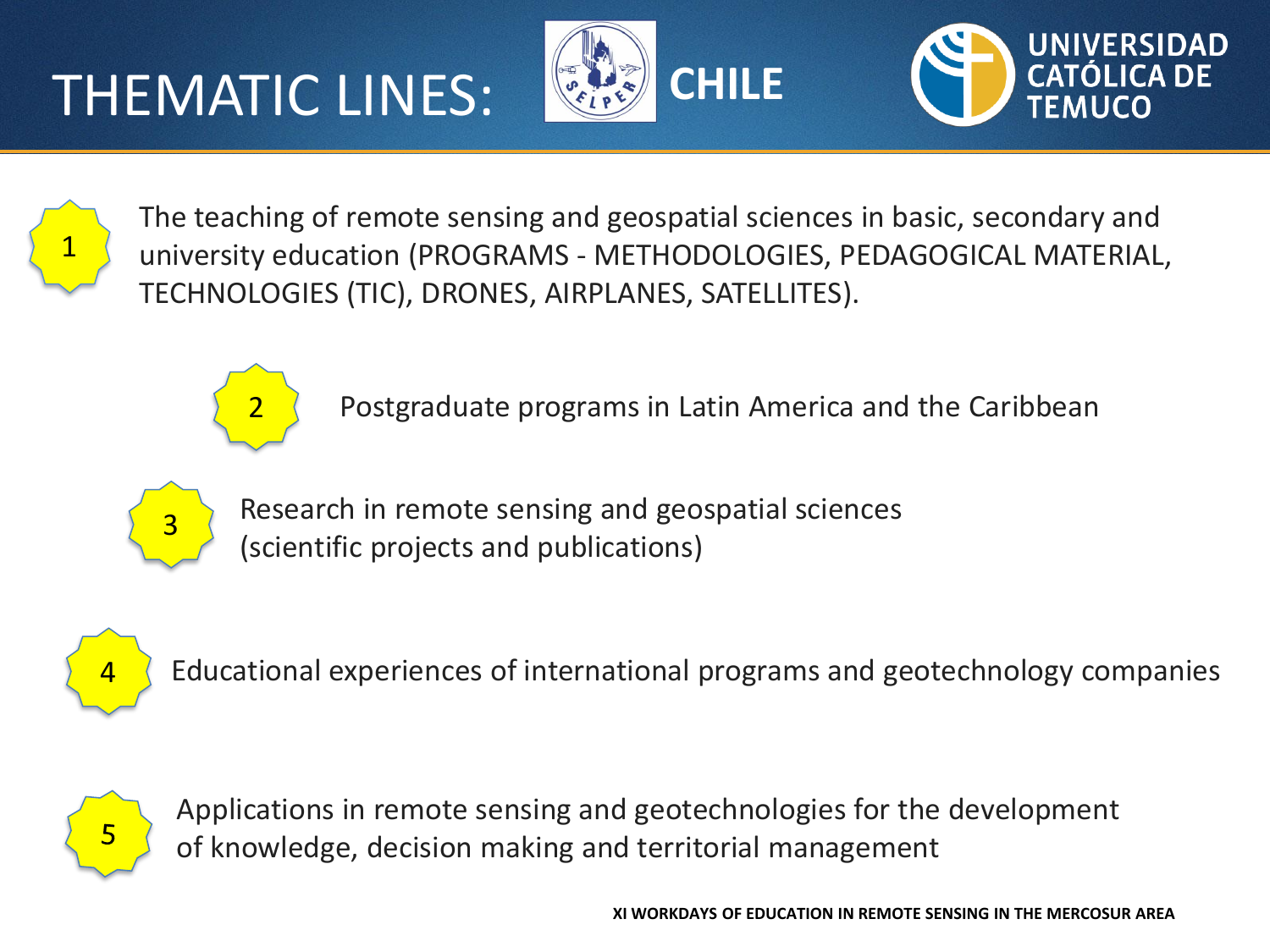



- 1.) Basic, Middle and University Students
- 2.) Teachers and Academics of Colleges and Universities
- 3.) Professionals Related to Geotechnology, Earth Sciences and Related Careers
- 4.) INVESTIGATORS OF GEOSPATIAL AREA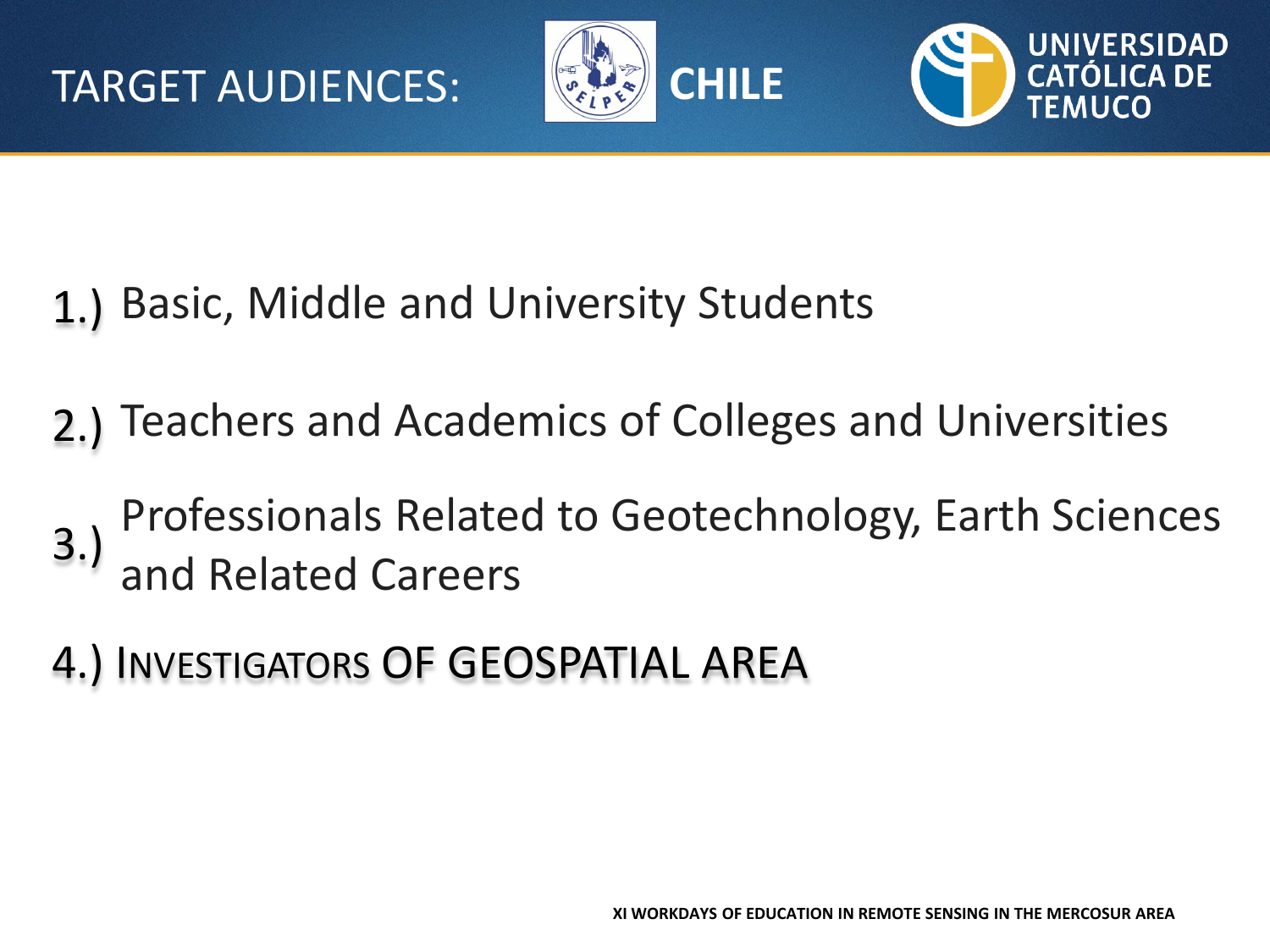





#### **REGISTRATION FEES:**

SELPER PARTNERS: U\$ 120 STUDENTS: U\$60 TEACHERS AND RESEARCHERS: U\$ 150 GENERAL PUBLIC: U\$ 180

1. Registration from 02-May-2017 until 01-October 2017 will be 20% less than the original value. Registration includes participation in the entire program of activities, bag, materials, coffee breaks and institutional visits

- 2. Payment by bank transfer. Account bank BCI 661 03 789. Send transfer receipt selper2017@uct.cl with copy to rsantander@uct.cl
- 3. Submission of abstracts for oral presentations from March 2017 to August 31, 2017.
- 4. Report acceptance of papers oral presentations 01 October 2017.